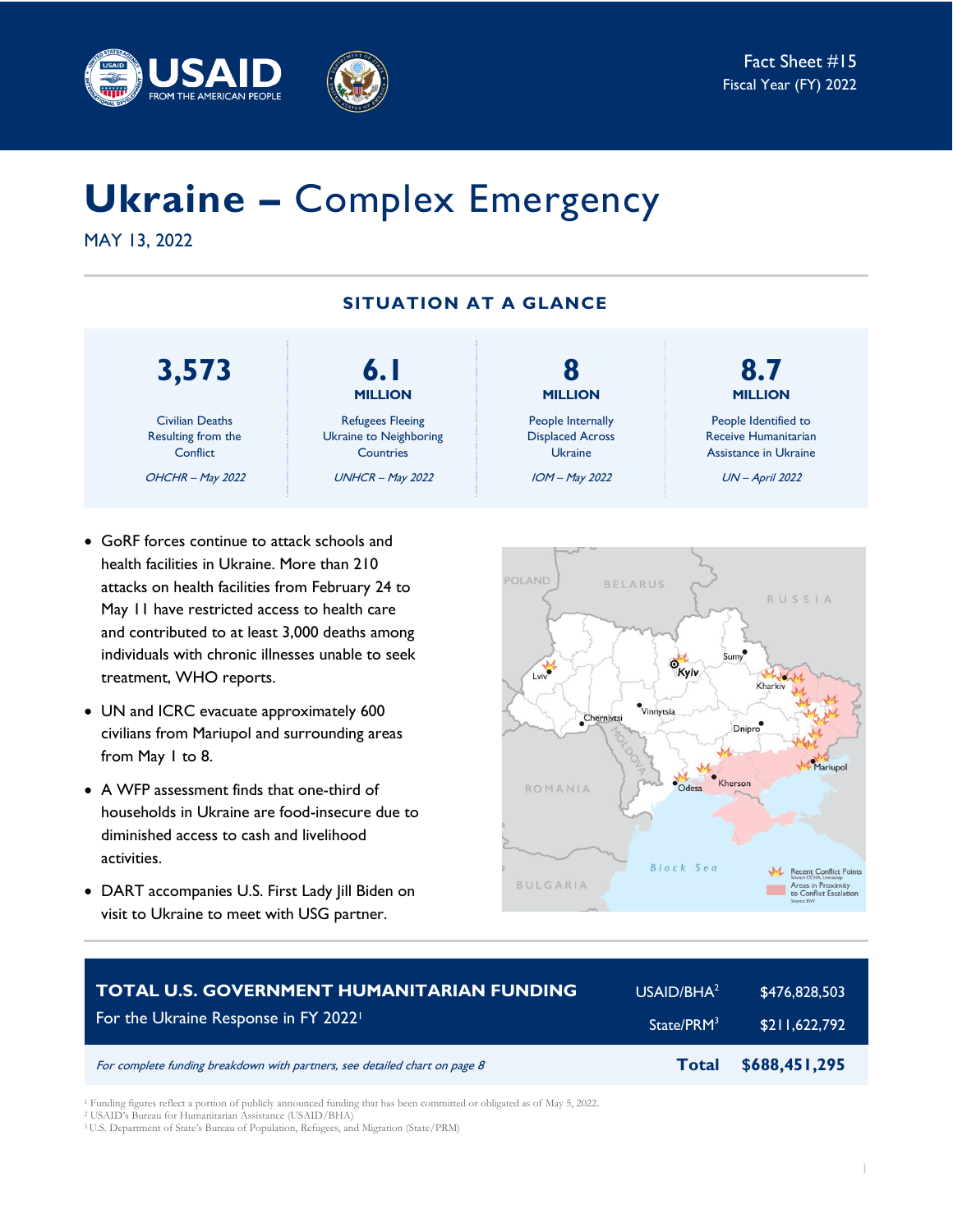## **TIMELINE**

#### **Dec. 2021–Feb. 2022**

USAID/BHA prepositions staff and relief supplies in anticipation of increased humanitarian needs in Ukraine

**February 24, 2022**

GoRF armed forces further invade Ukraine

#### **February 24, 2022**

USAID/BHA announces the activation of a DART to lead the USG humanitarian response to the crisis in Ukraine and a Washington, D.C. based RMT to support the DART

#### **February 27, 2022**

The USG announces nearly \$54 million in additional humanitarian assistance.

## **March 3, 2022**

The first USAID/BHA relief commodities arrive in Lviv for onward distribution

#### **March 9, 2022**

U.S. Vice President Kamala Harris announces an additional \$53 million in USG humanitarian assistance

#### **March 15, 2022**

State/PRM announces an additional \$186 million in assistance

#### **March 24, 2022**

The White House announces \$1 billion in planned USG humanitarian assistance

#### **May 2, 2022**

DART staff visit Lviv city to coordinate with humanitarian partners

#### **May 5, 2022**

Administrator Power announces \$387 in additional USAID/BHA humanitarian assistance

## **KEY DEVELOPMENTS**

## **GoRF Forces Attack Schools, Health Facilities, and Other Civilian Infrastructure in Ukraine**

Nearly three months into the Government of the Russian Federation (GoRF) invasion of Ukraine, GoRF attacks continue to result in significant civilian casualties and widespread damage to or destruction of civilian infrastructure, particularly in the eastern *oblasts* of Donetsk and Luhansk, the UN reports. GoRF airstrikes on May 5 in a residential area of Donetsk's Kramatorsk city injured 25 civilians and damaged 30 apartment buildings, three schools, and one health facility, while a May 8 GoRF attack on a school serving as a civilian bomb shelter in Luhansk's Bilohorivka village reportedly resulted in dozens of civilian deaths. Another GoRF missile attack in northern Ukraine's Chernihiv *oblast* struck two school buildings in Novhorod-Siverskyi city on May 12, killing at least three civilians and injuring 12 others, international media report. Since the February 24 invasion, GoRF forces had allegedly destroyed nearly 130 education institutions and damaged more than 1,500 school buildings as of May 11, according to the Government of Ukraine (GoU). Furthermore, the UN World Health Organization (WHO) recorded more than 210 GoRF attacks on health facilities and personnel during the period, which has severely restricted access to health care services, contributing to at least 3,000 deaths among individuals with chronic illnesses unable to access treatment, WHO reports.

Attacks on civilian infrastructure not only risk civilian safety, but also constitute violations of international humanitarian law; recent UN statements have condemned the attacks on schools and hospitals and called for all parties to the conflict to protect civilian and humanitarian spaces. Moreover, the Office of the UN High Commissioner for Human Rights (OHCHR) continues to collect evidence of humanitarian law violations in Ukraine and had recorded nearly 7,400 verified civilian casualties, including 3,573 deaths and 3,816 injured, since the onset of the invasion as of May 12, though the UN agency notes the actual figures are likely significantly higher.

## **UN, ICRC Complete Third Civilian Evacuation Operation From Steel Plant in Mariupol**

Despite ongoing, heavy attacks against the Azovstal steel plant in Donetsk's Mariupol city, the UN and International Committee of the Red Cross (ICRC) completed a third civilian evacuation operation from the steel plant and surrounding areas on May 8 in coordination with the GoU and GoRF, the UN reports. More than 170 civilians arrived in Zaporizhzhya Oblast's Zaporizhzhya city on May 8 via the UN–ICRC corridor, bringing the total number of civilians evacuated from Mariupol, Zaporizhzhya Oblast's Berdyansk city, and surrounding areas to more than 600 people since May 1, many of whom had been sheltering in the steel plant for up to 10 weeks. Following the May 8 evacuation, the GoRF and GoU indicated that no additional civilians remained at the plant; however, the UN has been unable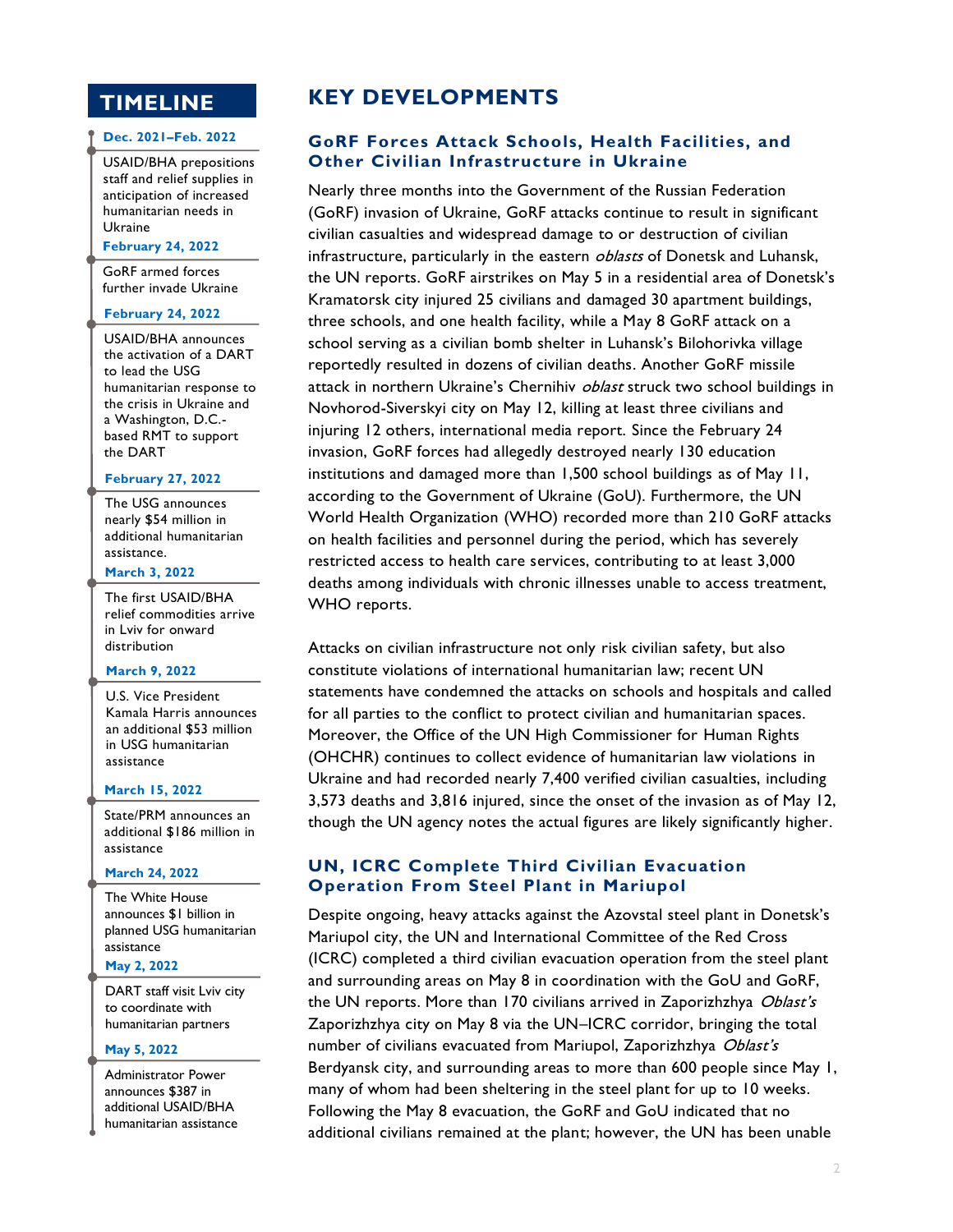to verify if any civilians continue to shelter at Azovstal. UN Resident and Humanitarian Coordinator Osnat Lubrani acknowledged that many individuals who wanted to join the civilian evacuation convoys were unable to do so and pledged to continue engagement with both the GoU and GoRF to ensure civilians can safely evacuate conflict-affected areas to the destination of their choice. Meanwhile, relief organizations, including several U.S. Government (USG) partners, continue to provide life-saving assistance to the evacuees, as well as other internally displaced persons (IDPs), in Zaporizhzhya.

## **WFP Reports One-Third of Households in Ukraine Are Food-Insecure**

Hostilities in Ukraine continue to restrict people's access to food and livelihood activities, contributing to rising food insecurity since the GoRF invasion. A UN World Food Program (WFP) remote monitoring survey conducted among nearly 5,000 respondents from March 10 to April 12 identified nearly 33 percent of households as food-insecure, of whom 5 percent were severely food insecure. Food insecurity was most prevalent in the conflict-affected eastern and southern *oblasts*, with approximately 50 percent of households in Luhansk alone found to be food-insecure. In addition, approximately 76 percent of surveyed households had relied at least once in the previous week on coping strategies, such as decreasing frequency of meals, limiting portion sizes, relying on less expensive foods, or restricting adults' consumption to allow children to eat. Most surveyed households normally rely on cash purchases to access food, however, 34 percent of respondents reported no longer having a source of income or depending on humanitarian assistance. Many households reported experiencing a significant income reduction or loss since the war, eroding people's ability to cope with shocks or maintain adequate food consumption, WFP reports. Compounded by increasing prices and disrupted supply chains due to the conflict, the current food insecurity is largely related to lack of access and purchasing power.

With USAID/BHA and other donor support, WFP is working to address emergency food needs in Ukraine and had provided critical food rations and cash assistance to bolster individuals' purchasing power to nearly 3.6 million people as of mid-May.

## **U.S. First Lady Jill Biden, DART Staff Visit USG Partner IOM in Ukraine**

As part of a five-day trip to the region, including visits to Romania and Slovakia to affirm USG support to refugees who have fled Ukraine, U.S. First Lady | ill Biden traveled to Zakarpattya Oblast's Uzhhorod city in Ukraine on May 8 to meet with Ukrainian First Lady Olena Zelenska. Members of the USAID Disaster Assistance Response Team (DART) assisted with coordination of the trip and accompanied the highlevel delegation on a visit to a school serving as a temporary shelter for individuals displaced by the GoRF invasion of Ukraine. First Ladies Biden and Zelenska discussed the experiences and humanitarian impact of the ongoing conflict with women and children residing at the shelter, many of whom had been displaced several times by the hostilities. The delegation also participated in an arts and crafts activity with children at the shelter as part of the psychosocial support services for conflict-affected children implemented by USG partner the International Organization for Migration (IOM).

In addition to addressing mental health needs among people affected by the war, IOM is supporting mobile shelter teams in Zakarpattya to rehabilitate temporary collective shelters to enhance living conditions for IDPs by improving sanitation facilities, installing temporary partitions to increase privacy, and rewiring electrical systems. IOM also distributes essential relief item kits, including soap, shampoo, toothbrushes, and other critical hygiene supplies, to displaced women and children at the Zakarpattya shelter and in others across 20 *oblasts* with USG and other donor assistance.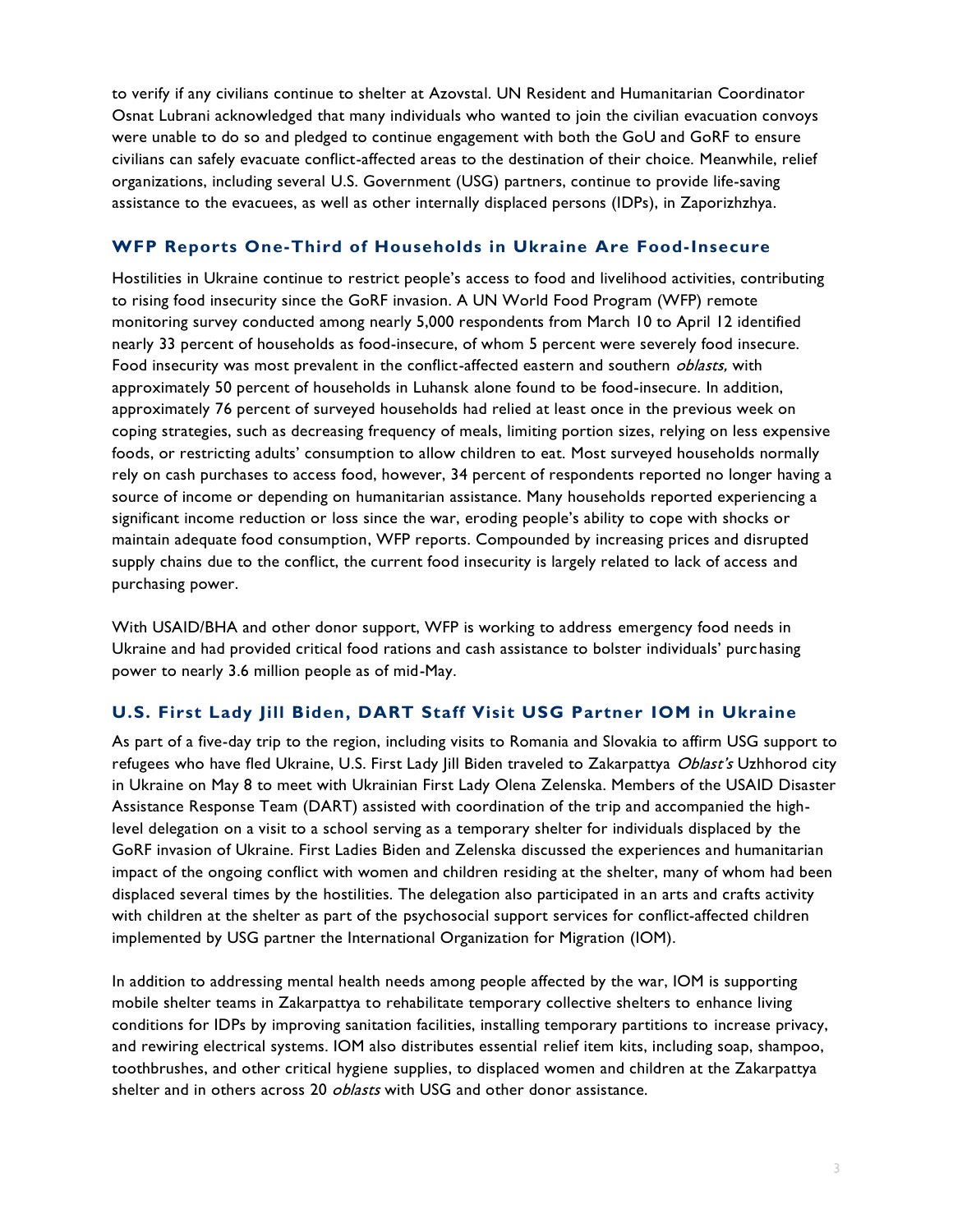#### **KEY FIGURES**



Number of USAID/BHAprovided high-thermal blankets delivered for distribution in Ukraine

## **U.S. GOVERNMENT RESPONSE**

## **LOGISTICS AND RELIEF COMMODITIES**

USAID/BHA partners are working to transport relief commodities to Ukraine from neighboring countries and provide these items to conflictaffected individuals as security and humanitarian access conditions permit. Between late February and late April, USAID/BHA provided IOM with approximately 87,000 blankets and 18,500 kitchen sets to improve living conditions for displaced people; 20,000 High Energy Biscuits (HEBs) to meet emergency food needs; and 4,800 10-liter water containers, as well as water tanks and treatment units, to improve access to safe drinking water and prevent disease among communities in Ukraine.

Moreover, USAID/BHA is supporting WFP to lead the Logistics and Emergency Telecommunications (ETC) clusters, the coordinating bodies for humanitarian logistics and ETC activities, comprising UN agencies, nongovernmental organizations (NGOs), and other stakeholders. As part of its role as the Logistics Cluster lead, WFP is coordinating logistics services for the broader humanitarian response, developing common advocacy to address logistical challenges, facilitating humanitarian convoys and corridors to hard-to-reach areas, and establishing logistics bases to consolidate and prioritize humanitarian cargo deliveries. As of May 7, the Logistics Cluster had facilitated the movement of approximately 10,000 metric tons (MT) of humanitarian assistance for distribution to conflict-affected households in Ukraine since late February.

Meanwhile, State/PRM is supporting IOM and the Office of the UN High Commissioner for Refugees (UNHCR) to provide logistics support to the refugee response in neighboring countries.

#### **FOOD SECURITY**

To meet increasing food needs among conflict-affected individuals, WFP is scaling up operations to assist up to 6 million people in Ukraine and neighboring countries by June with USAID/BHA and other donor support. As part of this effort, USAID/BHA is funding WFP to procure and distribute more than 67,900 MT of in-kind food assistance to support approximately 1.3 million people and deliver HEBs sufficient to meet immediate food needs for 239,000 people for five days in Ukraine. This assistance will help people fleeing active fighting, households who have lost income sources due to conflict, and other vulnerable populations to access the food they need. Overall, WFP had reached nearly 3.6 million individuals with emergency food assistance and cash distributions in Ukraine as of mid-May.

USAID/BHA is also supporting Catholic Relief Services (CRS) to provide cooked meals to people in collective shelters in Moldova who have fled the war in Ukraine.



In dedicated FY 2022 USAID/BHA funding for life-saving food assistance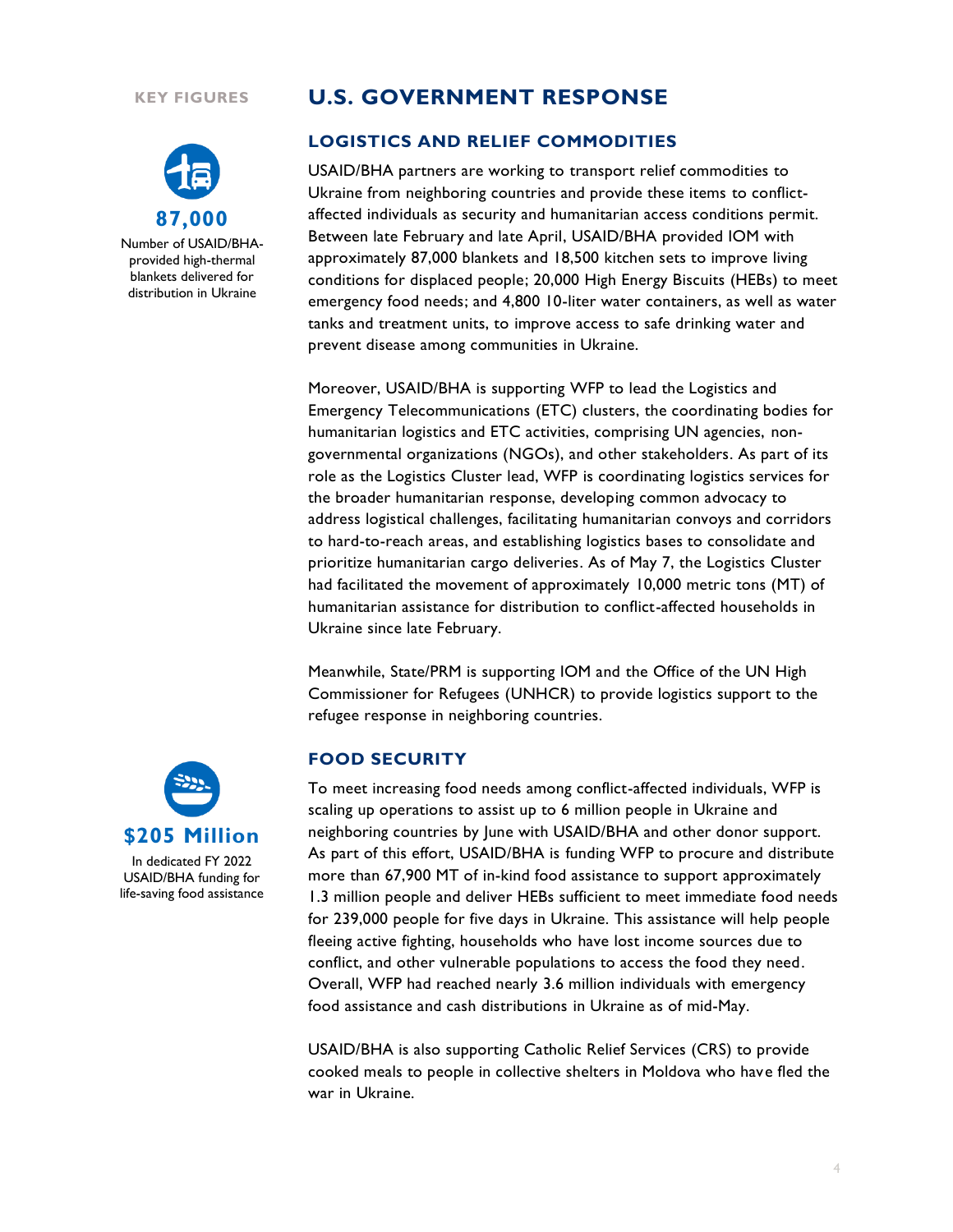



Number of people USAID/BHA-funded interagency emergency health kits can support

## **MULTIPURPOSE CASH ASSISTANCE**

USAID/BHA supports IOM, WFP, and two international NGOs (INGOs), while State/PRM supports IOM, UNHCR, and an implementing partner, to provide multipurpose cash assistance (MPCA) to help conflict-affected individuals meet their basic needs. Cash allows displaced or other conflictaffected people to access food, household items, shelter, safe drinking water, and other supplies through local markets, and distributing cash can also be faster and more efficient than providing in-kind commodities.

USAID/BHA is supporting WFP to provide cash assistance to nearly 317,000 people for three months across Ukraine, and the UN agency had reached more than 186,000 displaced people with MPCA as of May 7. Meanwhile, as of May 9, State/PRM partner UNHCR had distributed MPCA to nearly 158,000 conflict-affected people across nine *oblasts* of Ukraine. State/PRM is also supporting IOM and UNHCR to provide MPCA to refugees in neighboring countries, as well as the UN Children's Fund (UNICEF) to provide cash assistance to vulnerable households with children in transit. As of May 5, UNHCR had enrolled nearly 84,400 people in Moldova, Poland, and Romania in its MPCA program.

## **HEALTH**

To support the health needs of conflict-affected populations, USG humanitarian partners are providing health care supplies, medicine, and other health assistance in Ukraine and neighboring countries. USAID/BHA is supporting UNICEF, WHO, and two INGO partners to respond to emergency health needs in Ukraine, including by treating trauma injuries and providing other essential health care services. With USG and other donor support, UNICEF distributed medical supplies sufficient to treat more than 1.5 million people to health care facilities across Ukraine from February 24 to May 3.

Meanwhile, USAID/BHA partner WHO had delivered more than 390 MT of life-saving medical supplies—including essential medicines, medical equipment, and supplies to treat traumatic injuries—to health facilities in Ukraine as of May 3, with a majority of items delivered to conflict-affected regions. Also with USAID/BHA support, WHO has delivered 10 interagency emergency health kits—sufficient to provide health care for 100,000 people for three months—and five trauma and emergency surgery kits, with combined medicines and supplies to support at least 500 surgical operations in emergency situations, into Kyiv.

State/PRM is supporting WHO to provide health care to refugees in neighboring countries. This includes meeting urgent trauma care needs by deploying emergency medical teams; providing trauma kits, essential medical supplies and equipment, and logistics support to fill urgent gaps; extending access to coronavirus disease (COVID-19) services to refugee populations, including vaccinations; preventing and responding to vaccine-preventable diseases, such as measles and polio; providing psychosocial support to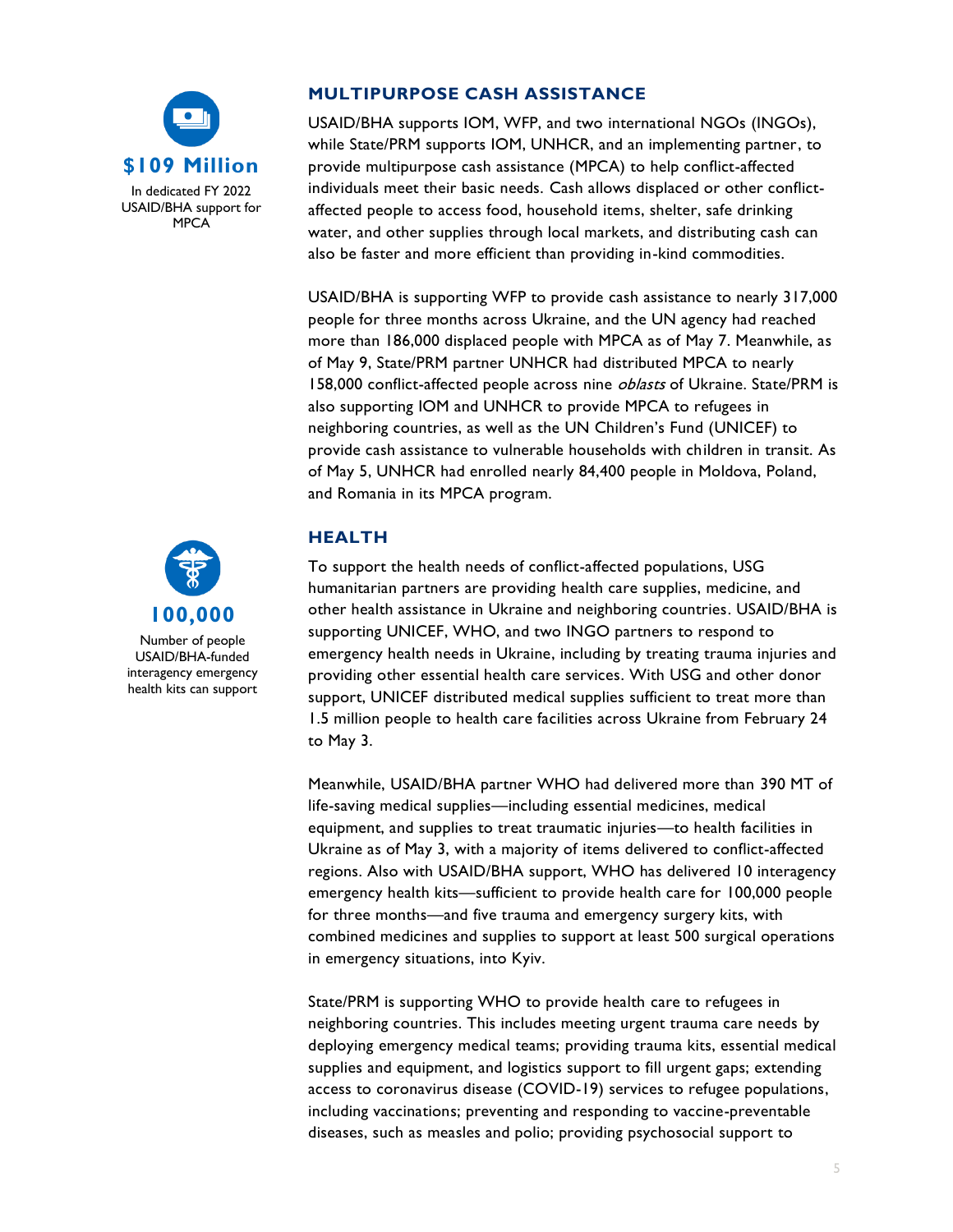vulnerable populations and frontline health care workers; and preventing sexual exploitation and abuse.

In addition, State/PRM is supporting the UN Population Fund (UNFPA) in Hungary, Moldova, Poland, and Slovakia to increase health system capacity to absorb an increased refugee caseload through the deployment of mobile and static integrated community sexual and reproductive health (SRH) and gender-based violence (GBV) health units, supplies, and interventions to increase access to SRH and GBV prevention and response services. State/PRM is also supporting UNICEF in neighboring countries to scale up health support, including to prevent disease outbreaks and support infection prevention and control training. In addition, State/PRM is supporting IOM to provide primary health care consultations, mobile health and emergency services, and mobile psychosocial support teams.



Disaster-affected populations are often more susceptible to illness and death from waterborne diseases, such as cholera and dysentery, as disasters affect access to hygiene items, sanitation services, and safe drinking water. In response, USG humanitarian partners are providing water, sanitation, and hygiene (WASH) supplies, such as hygiene kits containing soap and other items to reduce disease transmission; repairing damaged water and sanitation infrastructure; and transporting and distributing safe drinking water in conflict-affected areas. In addition, USAID/BHA also supports the WASH Cluster to provide humanitarian coordination and information management support, including sharing critical information with humanitarian partners regarding conflict incidents affecting WASH infrastructure and services.

USAID/BHA supports IOM, UNICEF, and four INGO partners to address WASH needs. With support from USAID/BHA and other donors, UNICEF has facilitated access to safe drinking water for nearly 1.3 million people in Ukraine by increasing water availability in collective sites, such as IDP shelters; conducting water trucking services; and distributing drinking water between late February and early May. The UN agency also distributed WASH commodities to more than 112,000 people across Ukraine during the period. Furthermore, USAID/BHA has delivered 105 shipping pallets of hygiene supplies to the International Federation of Red Cross and Red Crescent Societies (IFRC), 95 pallets to IOM, and 65 pallets to an INGO partner in neighboring countries for onward distribution into Ukraine; each pallet contains supplies sufficient to meet the needs of 500 people.

State/PRM partners are also conducting WASH activities among conflictaffected communities in Ukraine and refugees in neighboring countries, including by strengthening sanitation infrastructure in shelters and distributing hygiene kits to refugees. State/PRM is also supporting IOM to provide hygiene kits, safe drinking water, and water infrastructure.



Number of people that USAID/BHA hygiene supplies provided to IFRC and an INGO can support in Ukraine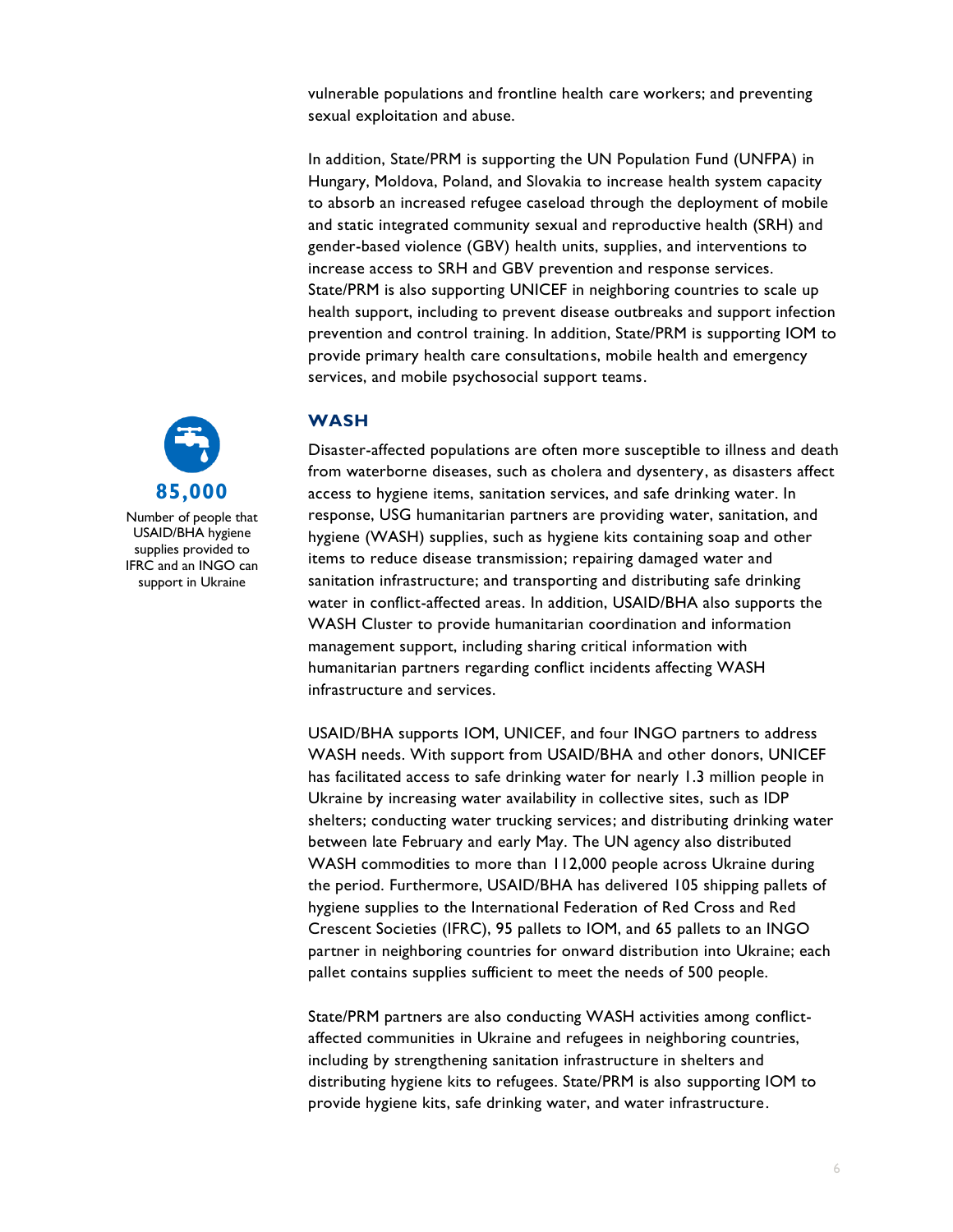

## **PROTECTION**

Conflict often exacerbates individuals' vulnerability to protection risks. People must cope with threats such as sexual violence, violence in the home, family separation, exploitative labor, and exclusion from life-saving humanitarian assistance, among other concerns. In response, USAID/BHA supports UNICEF, WHO, and six INGOs to implement protection interventions for vulnerable populations. USAID/BHA partners provide mental health and psychosocial support services (MHPSS) to children, persons with disabilities, and older people; operate mobile protection teams to reach remote communities with GBV prevention and response activities, legal assistance, and MHPSS; and conduct mine risk education activities. Furthermore, USAID/BHA is supporting UNICEF to meet the protection needs of children in displacement centers, as well as assisting unaccompanied and separated children, who are particularly vulnerable to exploitation.

In addition, State/PRM partners—including IOM, UNHCR, and UNICEF provide protection and legal services to vulnerable individuals in Ukraine and neighboring countries. Partners are establishing Blue Dots, which are multi-agency facilities that provide one-stop protection services and social service referrals to new refugee arrivals in neighboring countries. As of April 28, State/PRM partners had established 19 Blue Dots reaching tens of thousands of people with protection services in Bulgaria, Italy, Moldova, Poland, Romania, and Slovakia.

In neighboring countries, State/PRM is providing protection support through IOM, UNFPA, UNHCR, and UNICEF. Services include GBV prevention and response, child protection, and MHPSS support; prevention and response to trafficking in persons; and establishment of child-friendly and women and girl-friendly spaces, which not only offer case management and referral services, but also provide areas for women and children to feel physically and emotionally safe.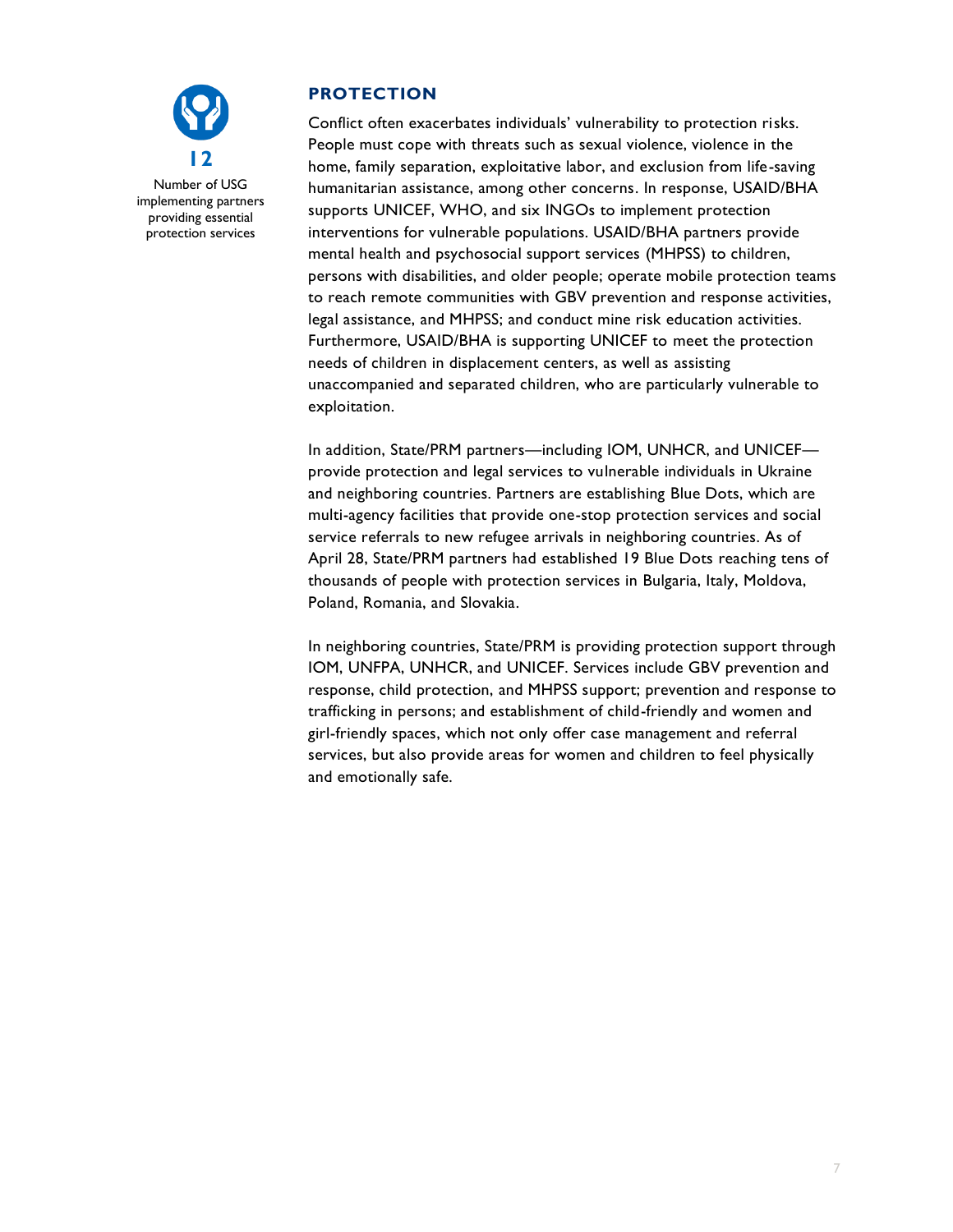## **CONTEXT IN BRIEF**

- The GoRF commenced widespread attacks against Ukraine on February 24 after months of gathering hundreds of thousands of military forces and heavy weaponry near its border with Ukraine. Immediately prior, the GoRF had ordered forces into Donetsk and Luhansk non-government-controlled areas after recognizing the areas' independence from Ukraine on February 21.
- On February 24, USAID announced the activation of a DART to lead the USG humanitarian response to the crisis in Ukraine, with initial staff in Rzeszów, Poland; Chișinău, Moldova; Budapest, Hungary; Bucharest, Romania; and Bratislava, Slovakia. To support the DART, USAID activated a Response Management Team (RMT) in Washington, D.C. State/PRM staff in Warsaw, Poland; Budapest, Hungary; Chișinău, Moldova; Bucharest, Romania; Bratislava, Slovakia; and Washington, D.C., also continue to support response activities.
- Since March 2014, the conflict in eastern Ukraine has caused large-scale population displacement and widespread damage to infrastructure. The heaviest fighting has occurred in the easternmost *oblasts* bordering Russia, particularly Donetsk and Luhansk; however, the large influx of IDPs from these areas has also affected neighboring *oblasts*. The UN estimated that 2.9 million conflict-affected people in eastern Ukraine required humanitarian assistance as of early 2022 prior to the GoRF invasion.
- On November 26, 2021, U.S. Chargé d'Affaires Kristina A. Kvien renewed the disaster declaration for Ukraine for FY 2022 due to widespread displacement and continued humanitarian needs of vulnerable populations in eastern Ukraine.

| <b>IMPLEMENTING PARTNER</b>                                      | <b>ACTIVITY</b>                                                                                                              | <b>LOCATION</b>                                                                                                    | <b>AMOUNT</b> |  |  |
|------------------------------------------------------------------|------------------------------------------------------------------------------------------------------------------------------|--------------------------------------------------------------------------------------------------------------------|---------------|--|--|
| Ukraine                                                          |                                                                                                                              |                                                                                                                    |               |  |  |
| <b>USAID/BHA</b>                                                 |                                                                                                                              |                                                                                                                    |               |  |  |
| <b>IFRC</b>                                                      | Logistics Support                                                                                                            | Countrywide                                                                                                        | \$20,800      |  |  |
| <b>IOM</b>                                                       | Logistics Support, MPCA, Shelter and<br>Settlements, WASH                                                                    | Countrywide                                                                                                        | \$6,130,000   |  |  |
| UN Department of Safety and<br>Security (UNDSS)                  | Humanitarian Coordination, Information<br>Management, and Assessments (HCIMA)                                                | Countrywide                                                                                                        | \$7,113,554   |  |  |
| UN Food and Agriculture<br>Organization (FAO)                    | <b>HCIMA</b>                                                                                                                 | Countrywide                                                                                                        | \$300,000     |  |  |
| UN Office for the Coordination<br>of Humanitarian Affairs (OCHA) | <b>HCIMA</b>                                                                                                                 | Countrywide                                                                                                        | \$7,500,000   |  |  |
| <b>UNICEF</b>                                                    | Health, Logistics Support, Nutrition,<br>Protection, Shelter and Settlements, WASH                                           | Countrywide                                                                                                        | \$71,800,000  |  |  |
| <b>WFP</b>                                                       | Food Assistance–Cash Transfers, Food<br>Vouchers, Local, Regional, and International<br>Procurement; Logistics Support; MPCA | Countrywide                                                                                                        | \$302,275,925 |  |  |
| <b>WHO</b>                                                       | Health, Logistics Support, Protection                                                                                        | Countrywide                                                                                                        | \$10,000,000  |  |  |
|                                                                  | Health                                                                                                                       | Chernihiv, Dnipropetrovsk, Donetsk,<br>Kharkiv, Kherson, Luhansk, Mykolayiv,<br>Odesa, Poltava, Sumy, Zaporizhzhya | \$967,280     |  |  |

#### **USG HUMANITARIAN FUNDING FOR THE UKRAINE RESPONSE IN FY 2022<sup>1</sup>**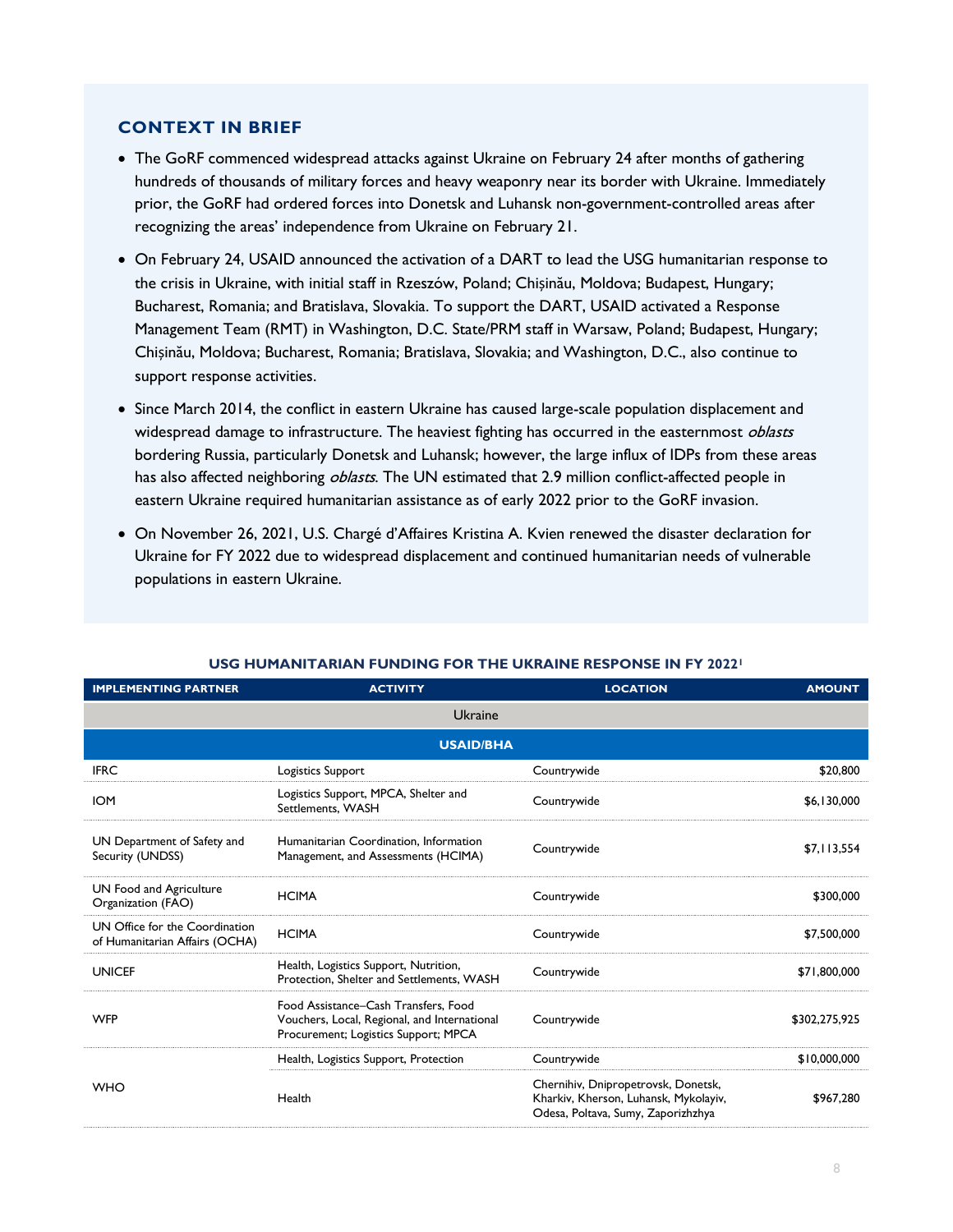| <b>Implementing Partners</b>                                            | <b>HCIMA</b>                                                                                              | Countrywide                                                               | \$5,610,888   |  |
|-------------------------------------------------------------------------|-----------------------------------------------------------------------------------------------------------|---------------------------------------------------------------------------|---------------|--|
| <b>Implementing Partners</b>                                            | HCIMA, Health, MPCA, Nutrition, Protection,<br>Shelter and Settlements, WASH                              | Cherkasy, Chernihiv, Donetsk, Luhansk,<br>Odesa, Kharkiv, Kyiv, Vinnytsya | \$55,067,000  |  |
|                                                                         | Logistics Support                                                                                         |                                                                           | \$4,685,188   |  |
|                                                                         | Program Support                                                                                           |                                                                           | \$615,251     |  |
|                                                                         | <b>TOTAL USAID/BHA FUNDING FOR THE UKRAINE RESPONSE</b>                                                   |                                                                           | \$472,085,886 |  |
|                                                                         | Moldova                                                                                                   |                                                                           |               |  |
| <b>CRS</b>                                                              | <b>Food Assistance</b>                                                                                    | Chișinău                                                                  | \$4,742,617   |  |
|                                                                         | <b>TOTAL USAID/BHA FUNDING FOR THE MOLDOVA RESPONSE</b>                                                   |                                                                           | \$4,742,617   |  |
| <b>TOTAL USAID/BHA FUNDING</b>                                          |                                                                                                           |                                                                           | \$476,828,503 |  |
|                                                                         | <b>STATE/PRM</b>                                                                                          |                                                                           |               |  |
|                                                                         | Ukraine                                                                                                   |                                                                           |               |  |
| Implementing Partner                                                    | Economic Recovery and Market Systems,<br>Health, Livelihoods, Protection, WASH                            | Countrywide                                                               | \$20,000,000  |  |
| <b>UNHCR</b>                                                            | Health, MPCA, Protection, Shelter and<br>Settlements, WASH                                                | Countrywide                                                               | \$73,100,000  |  |
|                                                                         | <b>TOTAL STATE/PRM FUNDING FOR THE UKRAINE RESPONSE</b>                                                   |                                                                           | \$93,100,000  |  |
|                                                                         | <b>Belarus</b>                                                                                            |                                                                           |               |  |
| <b>UNICEF</b>                                                           | Health, MPCA, Protection, Shelter and<br>Settlements, WASH                                                | Countrywide                                                               | \$400,000     |  |
|                                                                         | <b>TOTAL STATE/PRM FUNDING FOR THE BELARUS RESPONSE</b>                                                   |                                                                           | \$400,000     |  |
|                                                                         | Hungary                                                                                                   |                                                                           |               |  |
| <b>IOM</b>                                                              | HCIMA, Health, Livelihoods, MPCA,<br>Protection, Shelter and Settlements, WASH                            | Countrywide                                                               | \$1,000,000   |  |
| <b>UNFPA</b>                                                            | Health, Protection                                                                                        | Countrywide                                                               | \$100,000     |  |
| <b>UNHCR</b>                                                            | Livelihoods, Logistics Support, HCIMA, MPCA,<br>Protection, Shelter and Settlements                       | Countrywide                                                               | \$7,000,000   |  |
| <b>UNICEF</b>                                                           | Health, MPCA, Protection, Shelter and<br>Settlements, WASH                                                | Countrywide                                                               | \$600,000     |  |
| <b>WHO</b>                                                              | Health                                                                                                    | Countrywide                                                               | \$600,000     |  |
|                                                                         | <b>TOTAL STATE/PRM FUNDING FOR THE HUNGARY RESPONSE</b>                                                   |                                                                           | \$9,300,000   |  |
|                                                                         | Moldova                                                                                                   |                                                                           |               |  |
| <b>CRS</b>                                                              | Shelter and Settlements, WASH                                                                             | Countrywide                                                               | \$8,322,792   |  |
| <b>IOM</b>                                                              | Food Assistance, HCIMA, Health, Livelihoods,<br>MPCA. Protection. Shelter and Settlements.<br><b>WASH</b> | Countrywide                                                               | \$5,000,000   |  |
| <b>UNFPA</b>                                                            | Health, Protection                                                                                        |                                                                           | \$3,000,000   |  |
| <b>UNHCR</b>                                                            | HCIMA, Livelihoods, Logistics Support, MPCA,<br>Protection, Shelter and Settlements                       | Countrywide                                                               | \$7,500,000   |  |
| <b>UNICEF</b>                                                           | Health, MPCA, Protection, Shelter and<br>Settlements, WASH                                                | Countrywide                                                               | \$900,000     |  |
| <b>WHO</b>                                                              | Health                                                                                                    | Countrywide                                                               | \$800,000     |  |
| <b>TOTAL STATE/PRM FUNDING FOR THE MOLDOVA RESPONSE</b><br>\$25,522,792 |                                                                                                           |                                                                           |               |  |
|                                                                         | Poland                                                                                                    |                                                                           |               |  |
| <b>IOM</b>                                                              | Food Assistance, HCIMA, Health, Livelihoods,<br>MPCA, Protection, Shelter and Settlements,<br><b>WASH</b> | Countrywide                                                               | \$6,800,000   |  |
| <b>UNFPA</b>                                                            | Health, Protection                                                                                        | Countrywide                                                               | \$100,000     |  |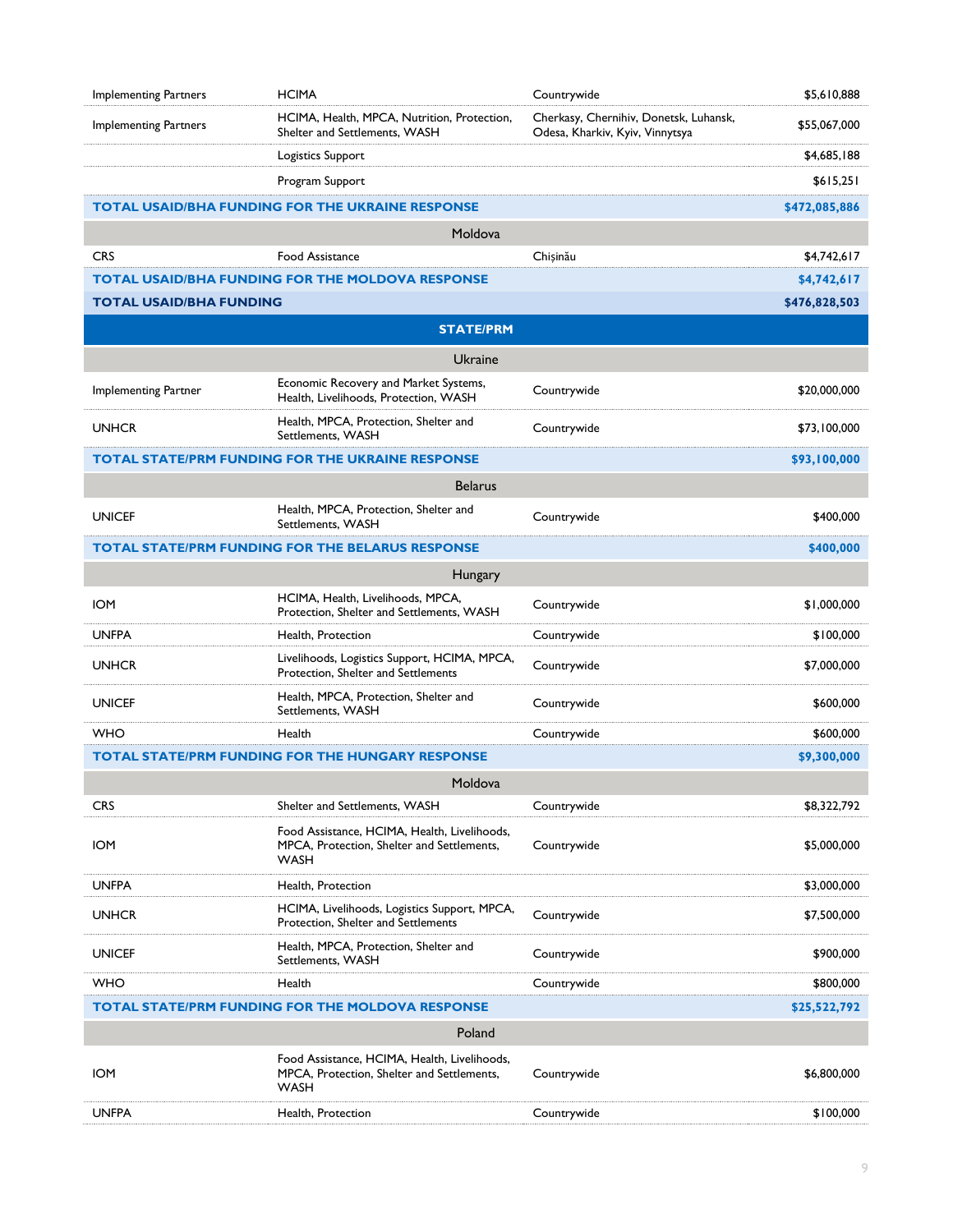| <b>UNHCR</b>                                                                                                                                                                                      | HCIMA, Livelihoods, Logistics Support, MPCA,<br>Protection, Shelter and Settlements                       | Countrywide | \$25,000,000  |  |  |
|---------------------------------------------------------------------------------------------------------------------------------------------------------------------------------------------------|-----------------------------------------------------------------------------------------------------------|-------------|---------------|--|--|
| <b>UNICEF</b>                                                                                                                                                                                     | Health, MPCA, Protection, Shelter and<br>Settlements, WASH                                                | Countrywide | \$14,700,000  |  |  |
| <b>WHO</b>                                                                                                                                                                                        | Health                                                                                                    | Countrywide | \$1,300,000   |  |  |
|                                                                                                                                                                                                   | <b>TOTAL STATE/PRM FUNDING FOR THE POLAND RESPONSE</b>                                                    |             | \$47,900,000  |  |  |
|                                                                                                                                                                                                   | Romania                                                                                                   |             |               |  |  |
| <b>IOM</b>                                                                                                                                                                                        | Food Assistance, HCIMA, Health, Livelihoods,<br>MPCA, Protection, Shelter and Settlements,<br><b>WASH</b> | Countrywide | \$1,300,000   |  |  |
| <b>UNFPA</b>                                                                                                                                                                                      | Health, Protection                                                                                        | Countrywide | \$100,000     |  |  |
| <b>UNHCR</b>                                                                                                                                                                                      | HCIMA, Livelihoods, Logistics Support, MPCA,<br>Protection, Shelter and Settlements                       | Countrywide | \$7,500,000   |  |  |
| <b>UNICEF</b>                                                                                                                                                                                     | Health, MPCA, Protection, Shelter and<br>Settlements, WASH                                                | Countrywide | \$1,100,000   |  |  |
| <b>WHO</b>                                                                                                                                                                                        | Health                                                                                                    | Countrywide | \$300,000     |  |  |
|                                                                                                                                                                                                   | <b>TOTAL STATE/PRM FUNDING FOR THE ROMANIA RESPONSE</b>                                                   |             | \$10,300,000  |  |  |
|                                                                                                                                                                                                   | Slovakia                                                                                                  |             |               |  |  |
| <b>IOM</b>                                                                                                                                                                                        | Food Assistance, HCIMA, Health, Livelihoods,<br>MPCA, Protection, Shelter and Settlements,<br><b>WASH</b> | Countrywide | \$800,000     |  |  |
| <b>UNFPA</b>                                                                                                                                                                                      | Health, Protection                                                                                        | Countrywide | \$100,000     |  |  |
| <b>UNHCR</b>                                                                                                                                                                                      | HCIMA, Livelihoods, Logistics Support, MPCA,<br>Protection, Shelter and Settlements                       | Countrywide | \$2,000,000   |  |  |
| <b>UNICEF</b>                                                                                                                                                                                     | Health, MPCA, Protection, Shelter and<br>Settlements, WASH                                                | Countrywide | \$600,000     |  |  |
| <b>WHO</b>                                                                                                                                                                                        | Health                                                                                                    | Countrywide | \$300,000     |  |  |
|                                                                                                                                                                                                   | <b>TOTAL STATE/PRM FUNDING FOR THE SLOVAKIA RESPONSE</b>                                                  |             | \$3,800,000   |  |  |
| Europe Regional                                                                                                                                                                                   |                                                                                                           |             |               |  |  |
| <b>IOM</b>                                                                                                                                                                                        | Food Security, HCIMA, Health, Livelihoods,<br>MPCA, Protection, Shelter and Settlements,<br><b>WASH</b>   | Countrywide | \$10,300,000  |  |  |
| <b>UNHCR</b>                                                                                                                                                                                      | HCIMA, Livelihoods, Logistics Support, MPCA,<br>Protection, Shelter and Settlements                       | Countrywide | \$11,000,000  |  |  |
| <b>TOTAL STATE/PRM FUNDING FOR THE EUROPE REGIONAL RESPONSE</b>                                                                                                                                   |                                                                                                           |             | \$21,300,000  |  |  |
| <b>TOTAL STATE/PRM FUNDING</b>                                                                                                                                                                    |                                                                                                           |             | \$211,622,792 |  |  |
| TOTAL USG HUMANITARIAN FUNDING FOR THE UKRAINE RESPONSE IN FY 2022<br>\$688,451,295                                                                                                               |                                                                                                           |             |               |  |  |
| <sup>1</sup> Year of funding indicates the date of commitment or obligation, not appropriation, of funds. Funding figures reflect a portion of publicly announced funding that has been committed |                                                                                                           |             |               |  |  |

or obligated as of May 5, 2022.

## **PUBLIC DONATION INFORMATION**

- The most effective way people can assist relief efforts is by making cash contributions to humanitarian organizations that are conducting relief operations. A list of humanitarian organizations that are accepting cash donations for disaster responses around the world can be found at [interaction.org.](https://www.interaction.org/)
- USAID encourages cash donations because they allow aid professionals to procure the exact items needed (often in the affected region); reduce the burden on scarce resources (such as transportation routes, staff time, and warehouse space); can be transferred very quickly and without transportation costs; support the economy of the disaster-stricken region; and ensure culturally, dietarily, and environmentally appropriate assistance.